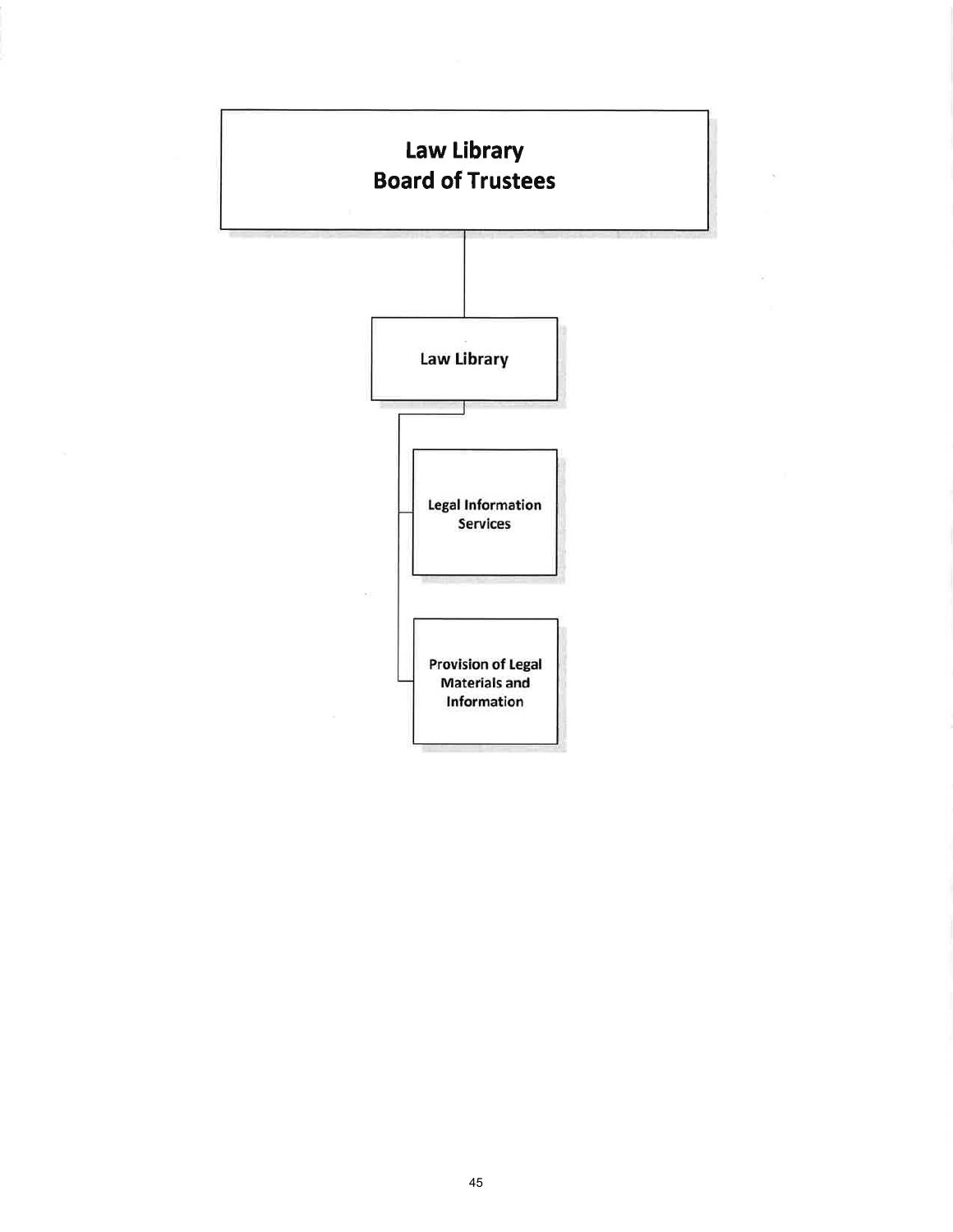## **LAW LIBRARY**



# ADOPTED BUDGET FY2018-2019 \$401,474

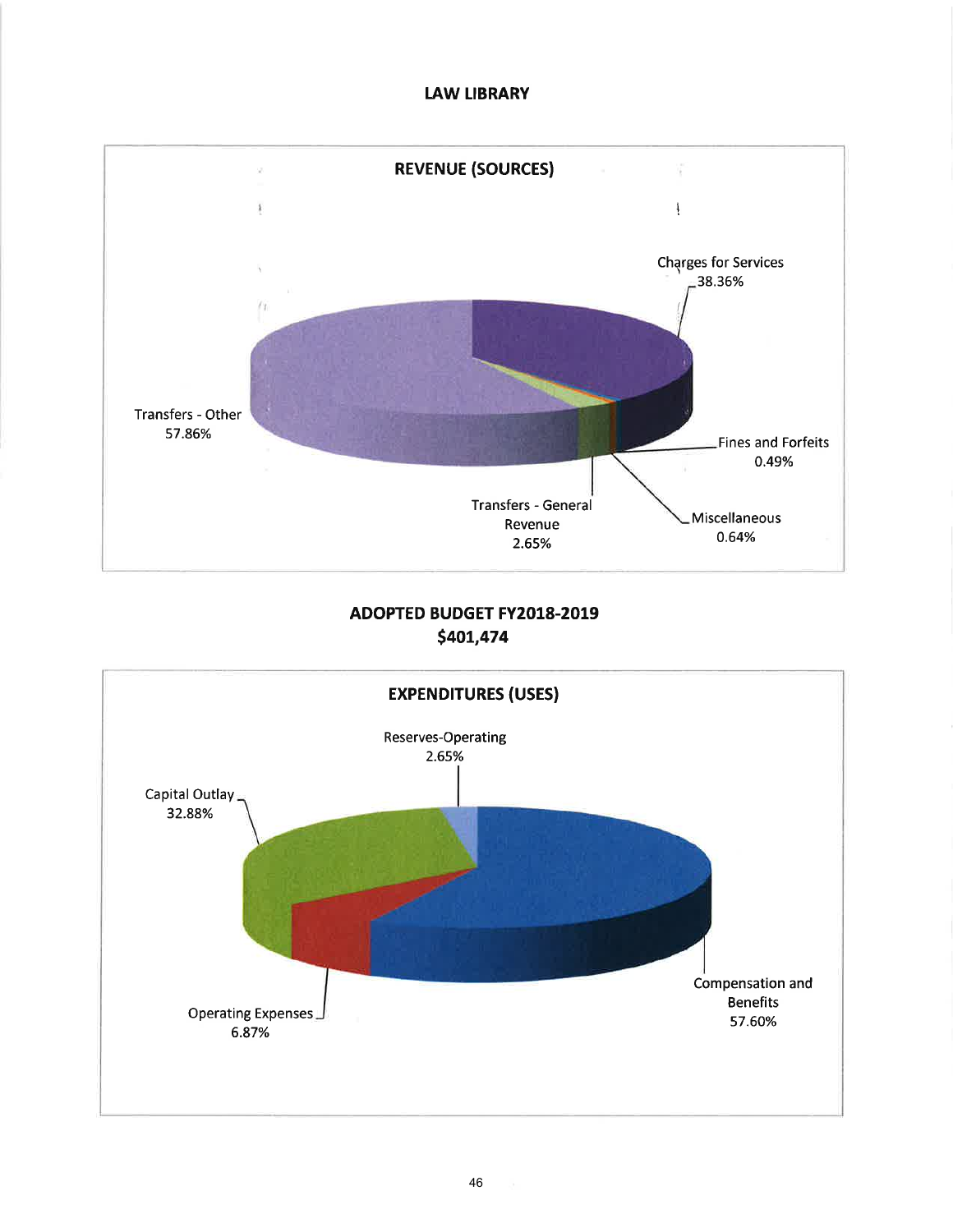## **LAW LIBRARY SUMMARY**

#### MISSION STATEMENT:

The mission of the A. Max Brewer Memorial Law Library is to collect, preserve, and provide access to legal resources and information to the Brevard County public, judges, county officials, and attornevs.

#### PROGRAMS AND SERVICES:

#### ACCOMPLISHMENTS, INITIATIVES, TRENDS AND ISSUES AND SERVICE LEVEL IMPACTS:

#### **LEGAL INFORMATION SERVICE**

The Law Library provides access to current, authoritative print and electronic legal resources and information for use by Brevard County citizens and their government. Trained staff delivers confidential, cost-effective service to all customers seeking access to the justice system. Staff instructs customers in the use of legal and procedural materials and technologies

#### Accomplishments:

- o Furthered the goals of the Florida Commission on Access to Civil Justice by partnering with the Space Coast Community Law School to hold a series of evening legal seminars for the public on a variety of subjects.
- o Negotiated with online vendors to provide customers with enhanced content to primary and secondary legal materials.
- e Provided archived copies of the court's Administrative Orders for scanning and cloud storage.
- o lncreased training for staff on workplace security and legal issues.

#### lnitiatives:

- Enlarging our visibility and contact with Brevard County customers through social media and legal referral services.
- Updating computer software to increase staff efficiency. a

#### Trends and lssues:

- Rising prices charged by publishers and online vendors present challenges in keeping legal information current. Up-to-date materials are necessary to ensure that our citizens have the authoritative information they need to effectively access and use the justice system. a
- New commercial enterprises and social changes produce new areas of law. The collection must be evaluated and developed to meet these changes. a

#### Service Level Impacts:

Law Librarians continue to assist customers in the court system with smartphones and other personal technology. Help is needed to create, email and print screenshots from phones and to eFile court documents. This type of personalized, multi-step request can take additional staff time. a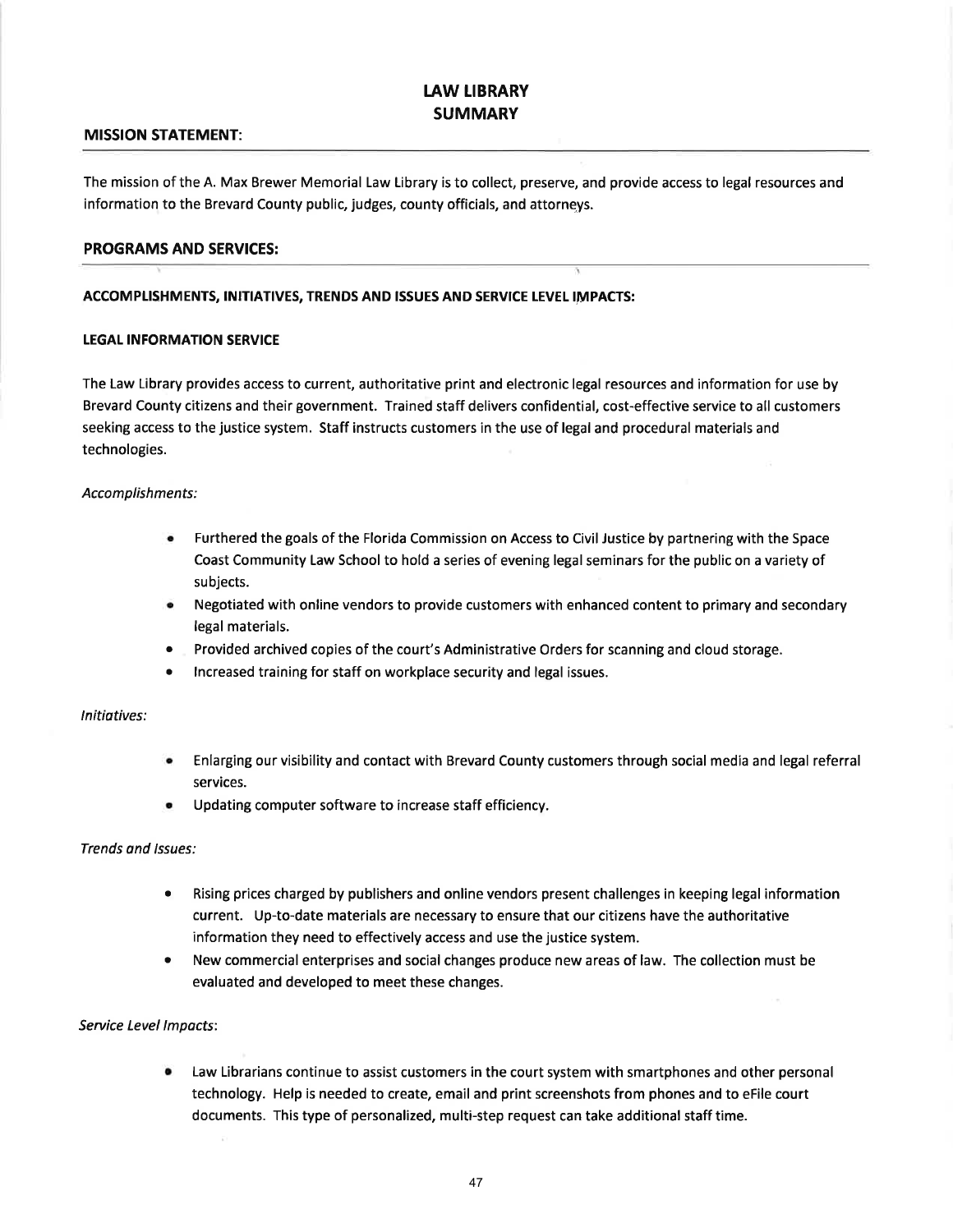#### **LAW LIBRARY: SUMMARY**

 $\mathbf{1}$ 

Ķ)

#### **PROGRAM REVENUES AND EXPENDITURES**

|                                    |               | <b>Current</b> | <b>Adopted</b>  |                   |            |
|------------------------------------|---------------|----------------|-----------------|-------------------|------------|
|                                    | <b>Actual</b> | <b>Budget</b>  | <b>Budget</b>   |                   | %          |
|                                    | FY2016-2017   | FY2017-2018    | FY2018-2019     | <b>Difference</b> | (Inc)/Dec  |
| <b>REVENUES:</b>                   |               |                |                 |                   |            |
| Taxes                              | \$0           | \$0            | \$0             | \$0               | 0.00%      |
| Permits, Fees & Spec. Assess.      | \$0           | \$0            | \$0             | \$0               | 0.00%      |
| Intergovernmental                  | \$0           | \$0            | \$0             | \$0               | 0.00%      |
| Charges for Services               | \$166,951     | \$168,009      | \$162,125       | ( \$5,884]        | (3.50%)    |
| Fines and Forfeits                 | \$2,240       | \$2,170        | \$2,050         | (5120)            | (5.53%)    |
| Miscellaneous                      | \$3,972       | \$3,476        | \$2,700         | (5776)            | (22.32%)   |
| <b>Statutory Reduction</b>         | \$0           | (58, 683)      | (58, 343)       | \$340             | (3.92%)    |
| <b>Operating Revenues</b>          | \$173,163     | \$164,972      | \$158,532       | (56, 440)         | $(3.90\%)$ |
| <b>Balance Forward</b>             | \$0           | \$0            | \$0             | \$0               | 0.00%      |
| <b>Transfers - General Revenue</b> | \$188,286     | \$10,637       | \$10,637        | \$0               | 0.00%      |
| Transfers - Other                  | \$0           | \$210,357      | \$232,305       | \$21,948          | 10.43%     |
| <b>Other Finance Source</b>        | \$0           | \$0            | \$0             | \$0               | 0.00%      |
| <b>Non-Operating Revenues</b>      | \$188,286     | \$220,994      | \$242,942       | \$21,948          | 9.93%      |
| <b>TOTAL REVENUES</b>              | \$361,449     | \$385,966      | \$401,474       | \$15,508          | 4.02%      |
| <b>EXPENDITURES</b>                |               |                |                 |                   |            |
| <b>Compensation and Benefits</b>   | \$221,261     | \$225,672      | \$231,258       | \$5,586           | 2.48%      |
| <b>Operating Expenses</b>          | \$17,369      | \$19,657       | \$27,579        | \$7,922           | 40.30%     |
| Capital Outlay                     | \$126,636     | \$130,000      | \$132,000       | \$2,000           | 1.54%      |
| <b>Grants and Aid</b>              | \$0           | \$0            | \$0             | \$0               | 0.00%      |
| <b>Operating Expenditures</b>      | \$365,265     | \$375,329      | \$390,837       | \$15,508          | 4.13%      |
| <b>CIP</b>                         | \$0           | \$0            | \$0             | \$0               | 0.00%      |
| <b>Debt Service</b>                | \$0           | \$0            | \$0             | \$0               | 0.00%      |
| <b>Reserves-Operating</b>          | \$0           | \$10,637       | \$10,637        | \$0               | 0.00%      |
| <b>Reserves - Capital</b>          | \$0           | \$0            | \$0             | \$0               | 0.00%      |
| <b>Reserves - Restricted</b>       | \$0           | \$0            | SO <sub>2</sub> | SO <sub>2</sub>   | 0.00%      |
| <b>Transfers</b>                   | \$0           | \$0            | \$0             | \$0               | 0.00%      |
| <b>Non-Operating Expenditures</b>  | \$0           | \$10,637       | \$10,637        | \$0               | 0.00%      |
| <b>TOTAL EXPENDITURES</b>          | \$365,265     | \$385,966      | \$401,474       | \$15,508          | 4.02%      |
| <b>PERSONNEL:</b>                  |               |                |                 |                   |            |
| Full-time positions                | 3.00          | 3.00           | 3.00            | 0.00              | 0.00%      |
| Part-time Positions                | 0.00          | 0.00           | 0.00            | 0.00              | 0.00%      |
| Full-time Equivalent               | 3.00          | 3.00           | 3.00            | 0.00              | 0.00%      |
| <b>Temporary FTE</b>               | 0.00          | 0.00           | 0.00            | 0.00              | 0.00%      |
| Seasonal FTE                       | 0.00          | 0.00           | 0.00            | 0.00              | 0.00%      |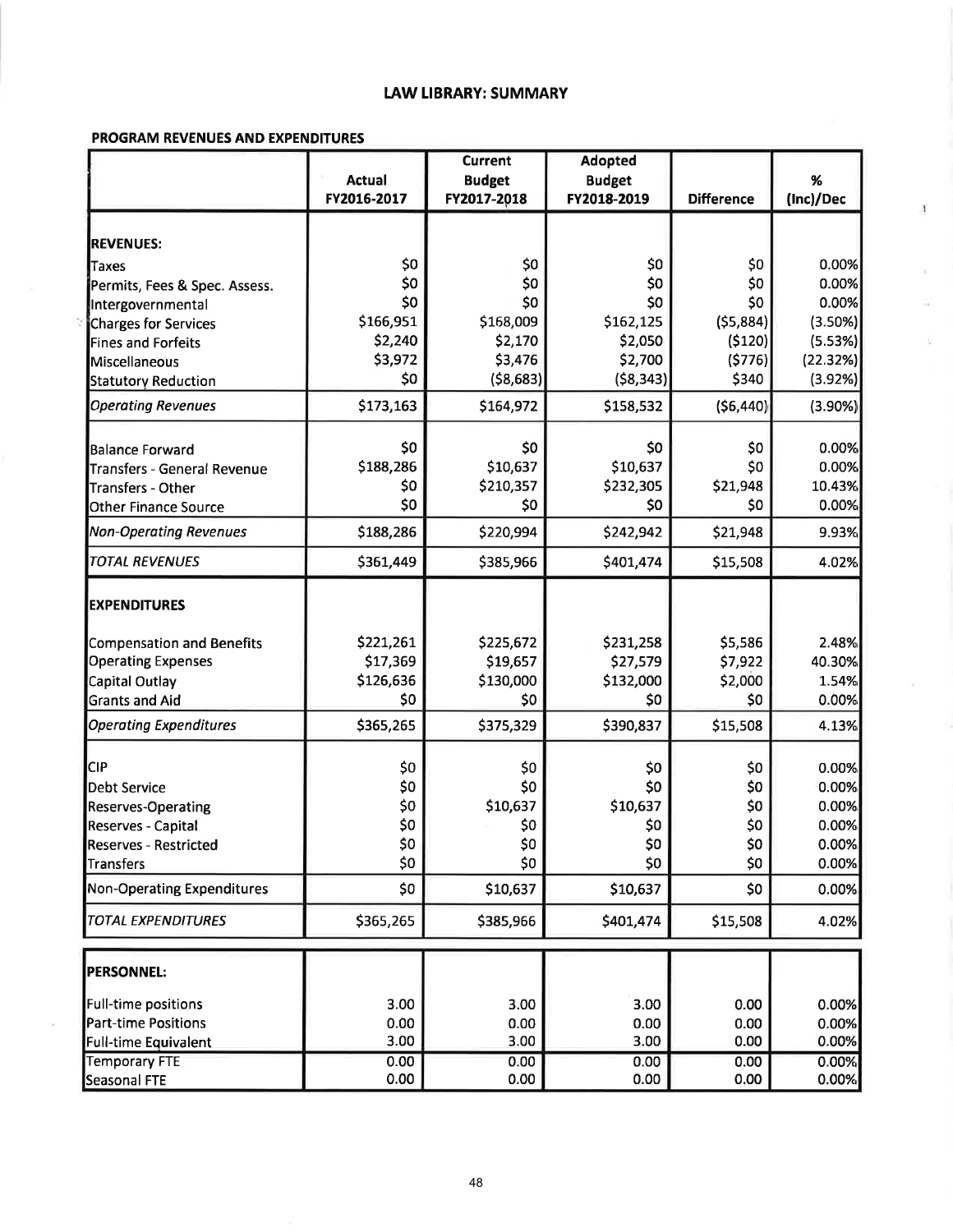

 $\sim 100$  km s  $^{-1}$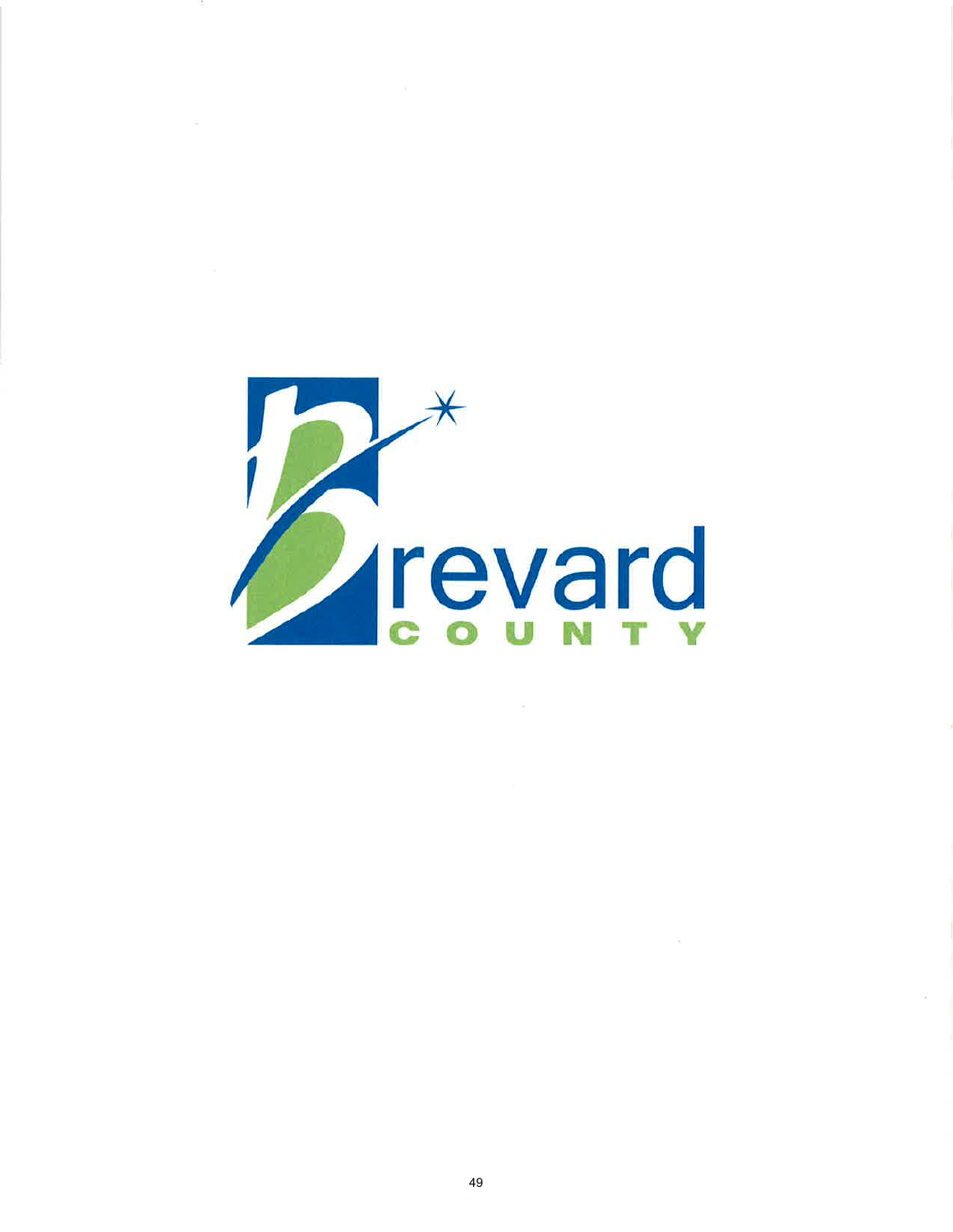## **LAW LIBRARY: BUDGET VARIANCES**

| <b>REVENUES</b>                    | <b>VARIANCE</b> | <b>% VARIANCE</b> | <b>EXPLANATION</b>                                                                                                                     |
|------------------------------------|-----------------|-------------------|----------------------------------------------------------------------------------------------------------------------------------------|
|                                    |                 |                   |                                                                                                                                        |
| <b>Taxes</b>                       | \$0             | 0.00%             |                                                                                                                                        |
| Permits, Fees & Spec. Assess.      | \$0             | 0.00%             |                                                                                                                                        |
| Intergovernmental                  | \$0             | 0.00%             |                                                                                                                                        |
| <b>Charges for Services</b>        | (55,884)        | (3.50%)           | \$65 Nolo Contendre fee continues to face a downward<br>trend                                                                          |
| <b>Fines and Forfeits</b>          | (5120)          | (5.53%)           | Late fee revenue projected to decrease                                                                                                 |
| Ιb.<br>Miscellaneous               | (5776)          | (22.32%)          | Sale of surplus materials revenue is projected to<br>decrease this year due to less materials anticapted to<br>be available for resale |
| <b>Statutory Reduction</b>         | \$340           | (3.92%)           | Variance corresponds to the change in Operating<br><b>Revenue</b>                                                                      |
| <b>Balance Forward</b>             | \$0             | 0.00%             |                                                                                                                                        |
| <b>Transfers - General Revenue</b> | \$0             | 0.00%             |                                                                                                                                        |
| Transfers - Other                  | \$21,948        | 10.43%            | Increased transfer from Library Services                                                                                               |
| <b>Other Finance Source</b>        | \$0             | 0.00%             |                                                                                                                                        |

 $\tilde{\mathcal{C}}$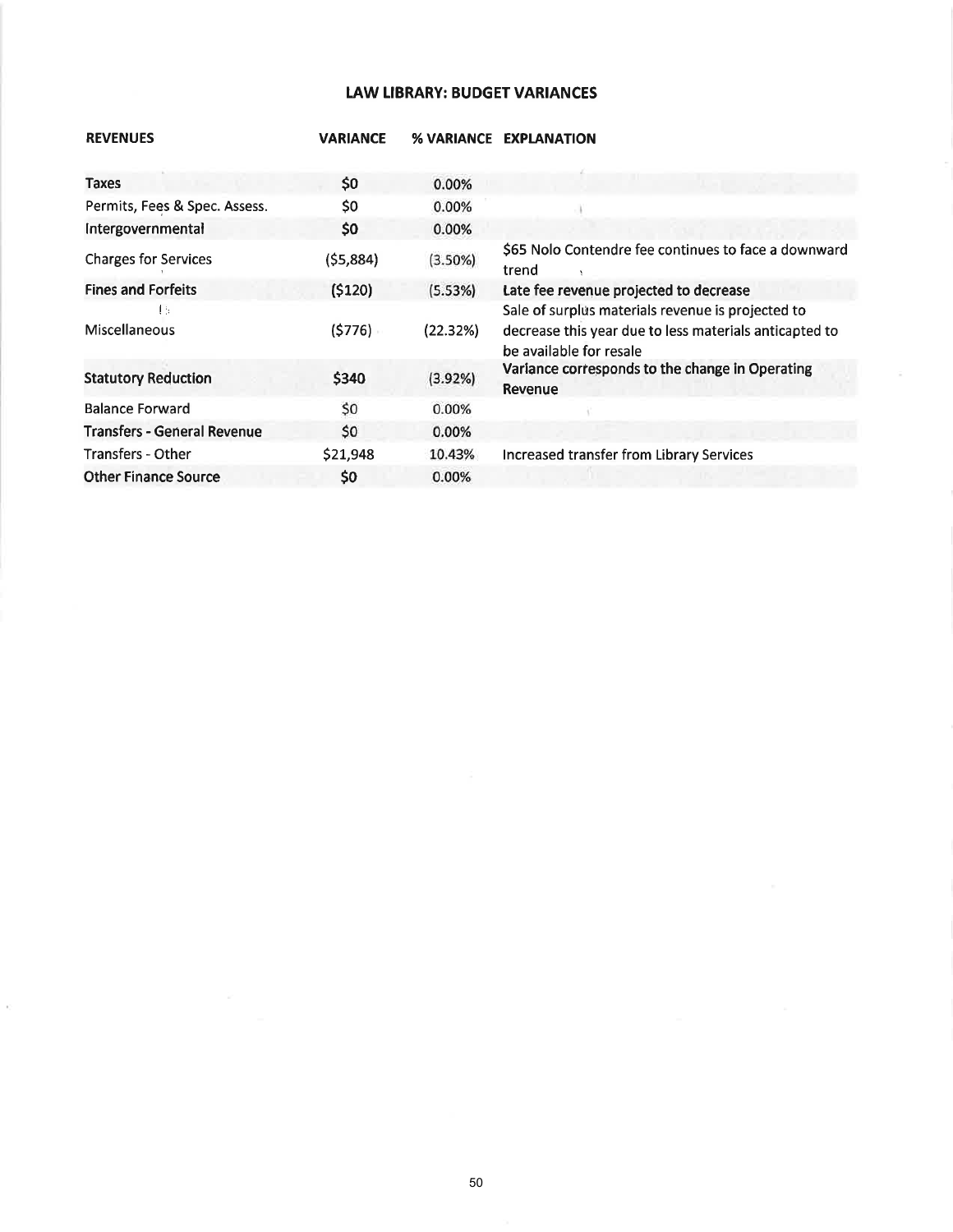### tAW LIBRARY: BUDGET VARIANCES

| <b>EXPENDITURES</b>              | <b>VARIANCE</b> | <b>% VARIANCE</b> | <b>EXPLANATION</b>                                                                                          |
|----------------------------------|-----------------|-------------------|-------------------------------------------------------------------------------------------------------------|
| <b>Compensation and Benefits</b> | \$5,586         | 2.48%             | Attributable to Cost of Living Adjustments and FRS rate<br>increases                                        |
| <b>Operating Expenses</b>        | \$7,922         | 40.30%            | Attributable to replacement of computer monitors,<br>printer, and scanner, as well as increased Xerox costs |
| <b>Capital Outlay</b>            | \$2,000         | 1.54%             | Increase in expected book purchases                                                                         |
| <b>Grants and Aid</b>            | \$0             | 0.00%             |                                                                                                             |
| <b>CIP</b>                       | \$0             | 0.00%             |                                                                                                             |
| Debt Service                     | \$0             | 0.00%             |                                                                                                             |
| <b>Reserves-Operating</b>        | \$0             | 0.00%             |                                                                                                             |
| Reserves - Capital               | \$0             | 0.00%             |                                                                                                             |
| <b>Reserves - Restricted</b>     | \$0             | 0.00%             |                                                                                                             |
| <b>Transfers</b>                 | \$0             | $0.00\%$          |                                                                                                             |

 $\overline{3}$ 

机

 $\bar{\mathcal{P}}$